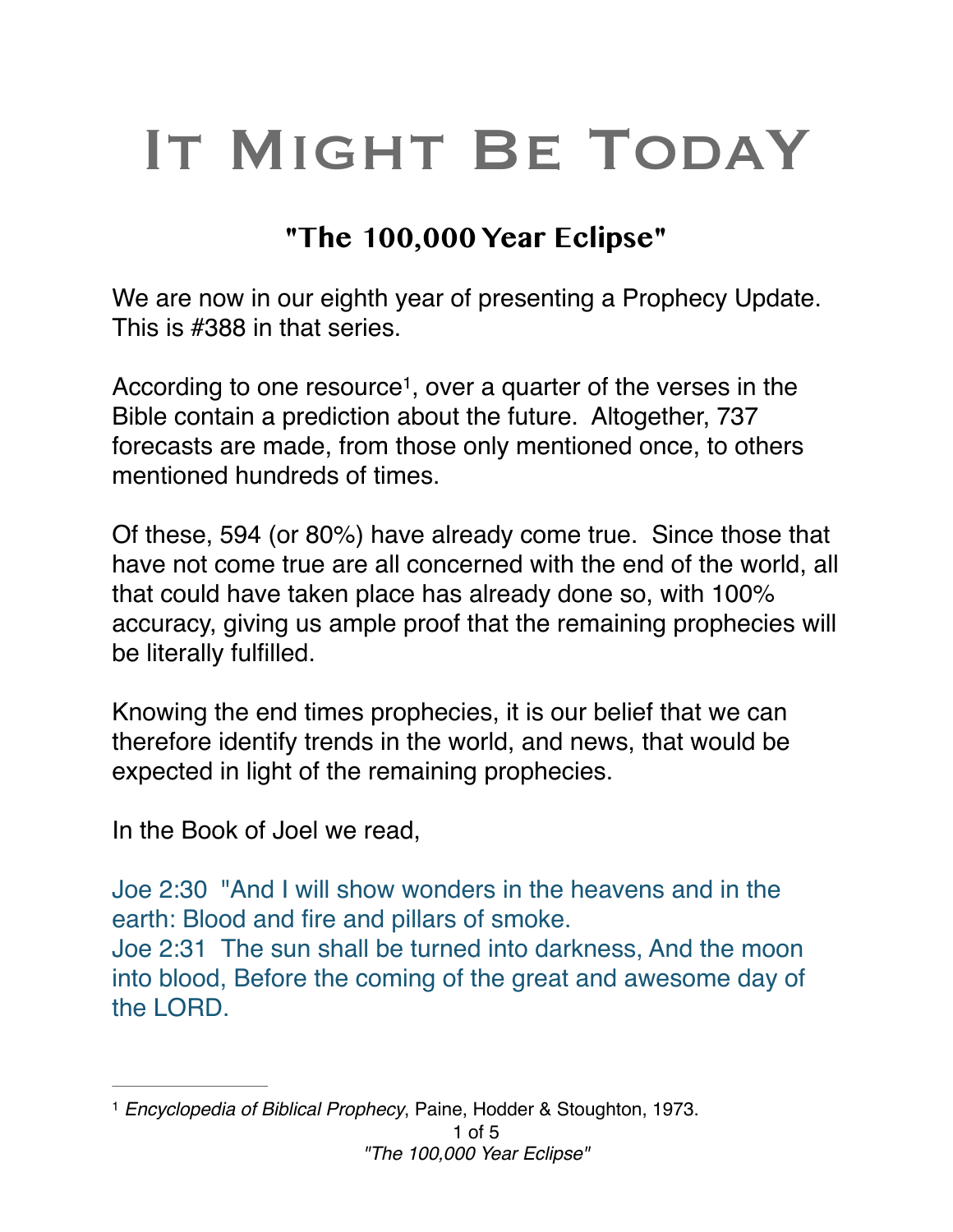Peter, on the Day of Pentecost, quoted from this passage, making it all the more significant to us. The idea of a blood moon, and other unusual celestial events, serving as omens of the end times, comes from this passage.

On April 15, 2014, there was a total lunar eclipse. It was the first of four consecutive total eclipses in a series, known as a tetrad; a second one took place on October 8, 2014.

The remaining two eclipses will take place on April 4, 2015 and September 28, 2015.

It is one of eight tetrads during the 21st century AD. As with most eclipses, the moon appears red during these eclipses.

## According to a Jewish writer,

Four blood moons on Jewish Feast days within two years in Israel is very rare and has only occurred seven times since the time of Jesus. There are now four blood moons scheduled to appear in 2014/2015 and then there will NOT be any for the next 100 years.

Every time a blood moon pattern has appeared on Jewish feast days a big event affects the nation of Israel.

#### Another writer said,

The Four Blood Moons of 1493–94 announced the Edict of Expulsion, which banished from Spain all Jewish people who, despite being tortured, refused to convert to Catholicism during the Spanish Inquisition.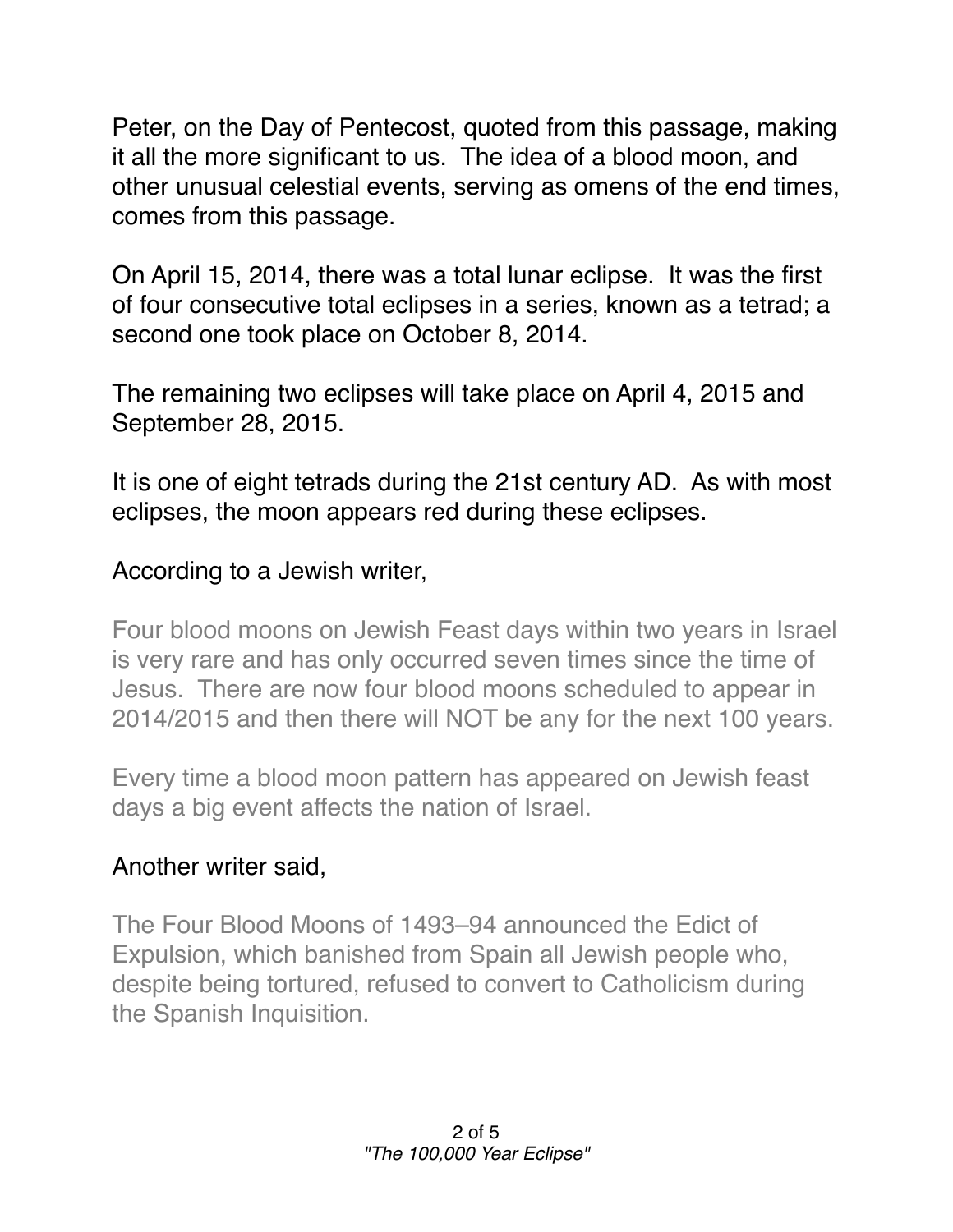The Four Blood Moons of 1949–50 followed the birth of the State of Israel, in which God gathered the Jewish exiles from the nations of the world and brought them home to the land of covenant as foretold by the Old Testament prophets.

The Four Blood Moons of 1967–68 coincided with the Six-Day War, when the city of Jerusalem was finally reunited with the State of Israel.

Something else is going to occur in the middle of this tetrad of blood moons. The Passover blood moon will be preceded by an exceedingly rare solar eclipse.

## Excerpts:

There will be a total eclipse of the sun for two minutes over the North Pole on Friday, March 20, the day of the Spring Equinox which coincides with the beginning of the Hebrew month of Nissan, the first month in the biblical calendar year - **a solar occurrence that has likely never happened before in human history**.

A total solar eclipse at the North Pole on the first day of spring occurs once every 100,000 years. For it to occur on the first day of the first month of the biblical calendar year is, however, entirely unprecedented since this is only the year 5775 according to Jewish tradition, meaning that **there has never been such a solar occurrence in human history.**

http://www.charismanews.com/opinion/48718-passover-blood-moon-preceded-by-exceedingly-rare-solareclipse-prompts-global-call-to-prayer

These events, coinciding with Jewish feasts, peak our interest because God seems interested in the Jewish feasts.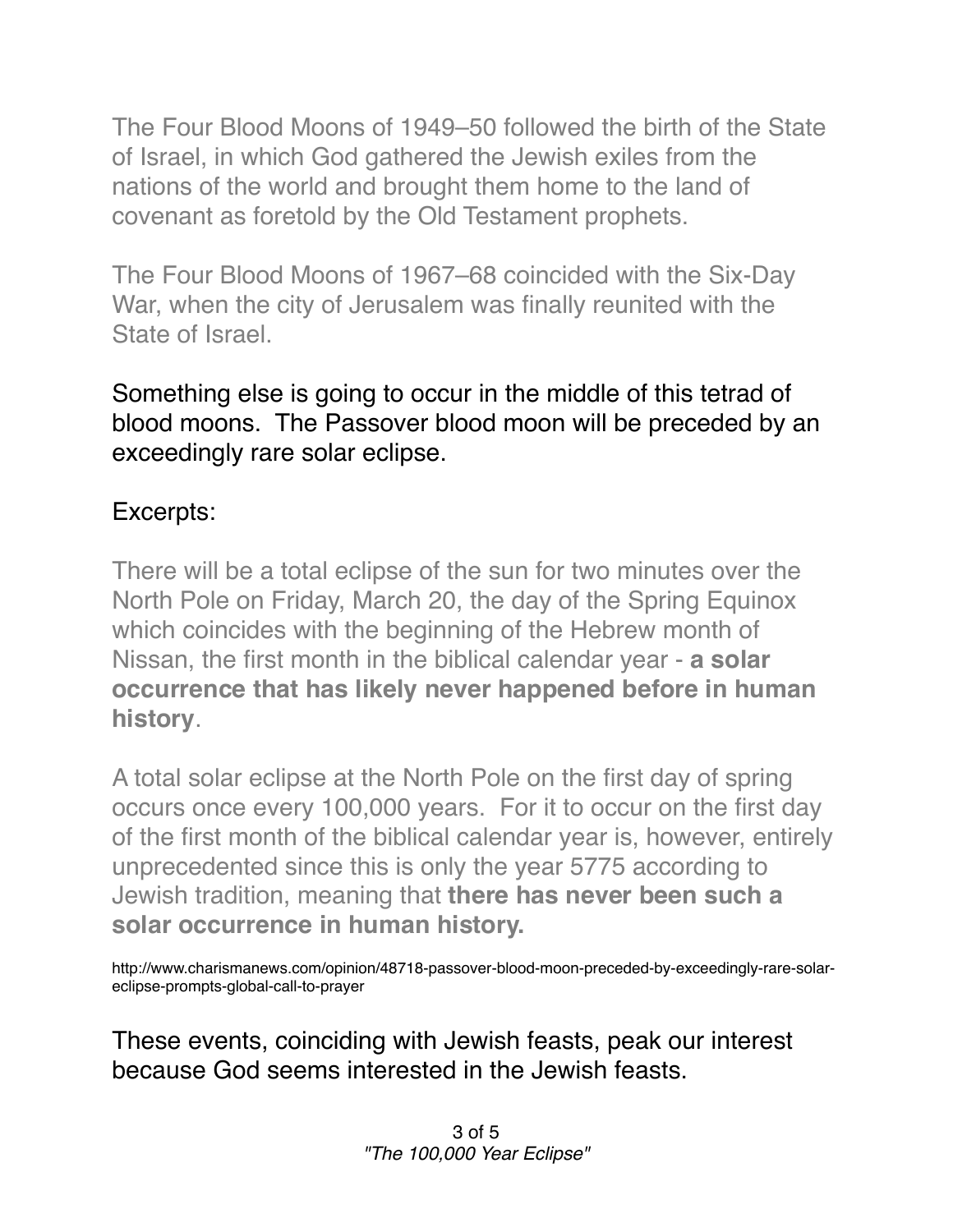There are three spring feasts - Passover, Unleavened Bread, and First Fruits.

Passover falls on Nisan 14, and it was on that very day, at 3:00 in the afternoon, that Jesus died on the Cross, for our sins, *exactly* as the Passover lambs were being sacrificed in the Temple.

The next day, as Jesus's body lay in the tomb, Nisan 15, was the beginning of the Feast of Unleavened Bread. Jesus' sinless life, and sinless body, fulfilled that feast.

On Nisan 16 was the Feast of First Fruits, when Jews presented the first of their harvest as an offering to the Lord, confident of the greater harvest to come.

Jesus rose from the dead on First Fruits, with the promise that all who believe in Him - all His harvest - will also be resurrected.

Fifty days later was the Feast of Pentecost. It celebrated the larger harvest. It was on the Day of Pentecost that Jesus sent God the Holy Spirit upon the gathered disciples, and three thousand new souls were harvested as Peter preached Jesus Christ crucified and resurrected.

#### **All of the spring feasts were fulfilled, by Jesus, to the very day. It is a matter of history.**

Five feasts down... Two fall feasts to go.

The Feast of Trumpets, or *Rosh Hashanah,* occurs on the first day of the seventh month. *Rosh Hashanah* heralds the beginning of the period known as the High Holy Days with The Day of Atonement *(Yom Kippur)* occurring ten days later, on the tenth of the month.